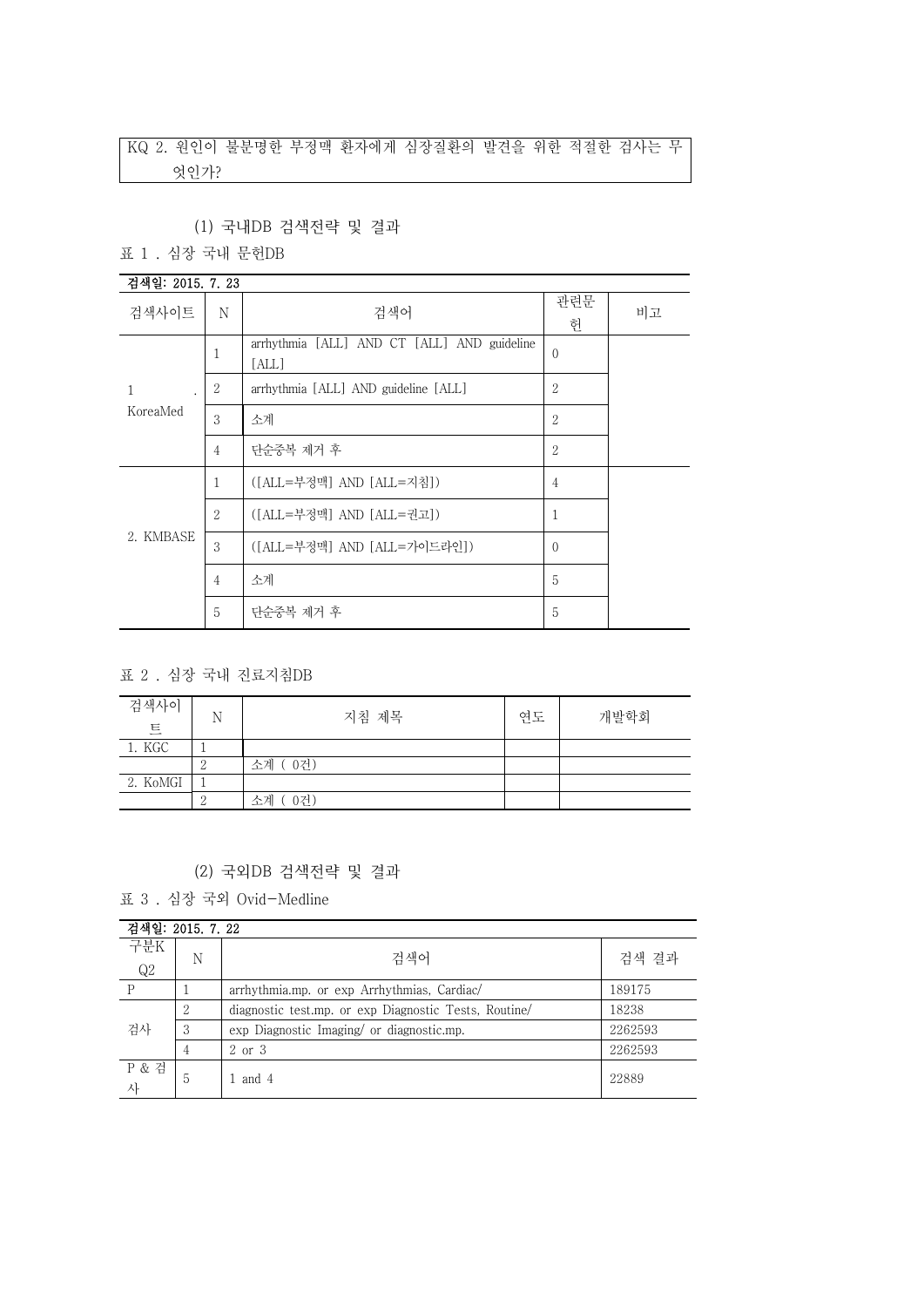| 검색일: 2015. 7. 22 |    |                                  |       |
|------------------|----|----------------------------------|-------|
| 구분K              | N  | 검색어                              | 검색 결과 |
| Q2               |    |                                  |       |
| 지침               | 6  | guideline.pt.                    | 15616 |
|                  | 7  | practice guideline.pt.           | 20416 |
|                  | 8  | guideline\$.ti.                  | 49708 |
|                  | 9  | recommendation\$.ti.             | 24139 |
|                  | 10 | 6 or 7 or 8 or 9                 | 85038 |
|                  | 11 | 5 and 10                         | 92    |
| 연도               | 12 | limit 11 to $yr="2000$ -Current" | 68    |
| 종합               | 13 | 단순중복 제거 후                        | 67    |
|                  | 14 | 언어제한 후                           | 55    |

## 표 4 . 심장 국외 Ovid-Embase

| 검색일: 2015. 7. 22      |    |                                             |        |
|-----------------------|----|---------------------------------------------|--------|
| 구분K<br>Q2             | N  | 검색어                                         | 검색 결과  |
| P                     |    | arrhythmia.mp. or exp heart arrhythmia/     | 279293 |
| 검사                    | 2  | diagnostic test.mp. or exp diagnostic test/ | 572502 |
| <b>P &amp; 검</b><br>사 | 3  | 1 and 2                                     | 18717  |
|                       | 4  | guideline\$.ti.                             | 59222  |
| 지침                    | 5  | recommendation\$.ti.                        | 26159  |
|                       | 6  | $4$ or $5$                                  | 83822  |
|                       | 7  | 3 and 6                                     | 298    |
| 연도                    | 8  | limit 7 to $yr="2000$ -Current"             | 291    |
|                       | 9  | 단순중복 제거 후                                   | 288    |
| 종합                    | 10 | 언어제한 후                                      | 260    |

# 표 5 . 심장 국외 GIN

| 검색일: 2015. 7. 22 |            |       |  |
|------------------|------------|-------|--|
|                  | 검색어        | 검색 결과 |  |
|                  | arrhythmia |       |  |
|                  | 단순중복 제거 후  |       |  |

표 6 . 심장 국외 NGC

| 검색일: 2015. 7. 22 |                               |       |  |
|------------------|-------------------------------|-------|--|
|                  | 검색어                           | 검색 결과 |  |
|                  | 'arrhythmia' and 'diagnostic' | 129   |  |
|                  | 단순중복 제거 후 관련                  |       |  |